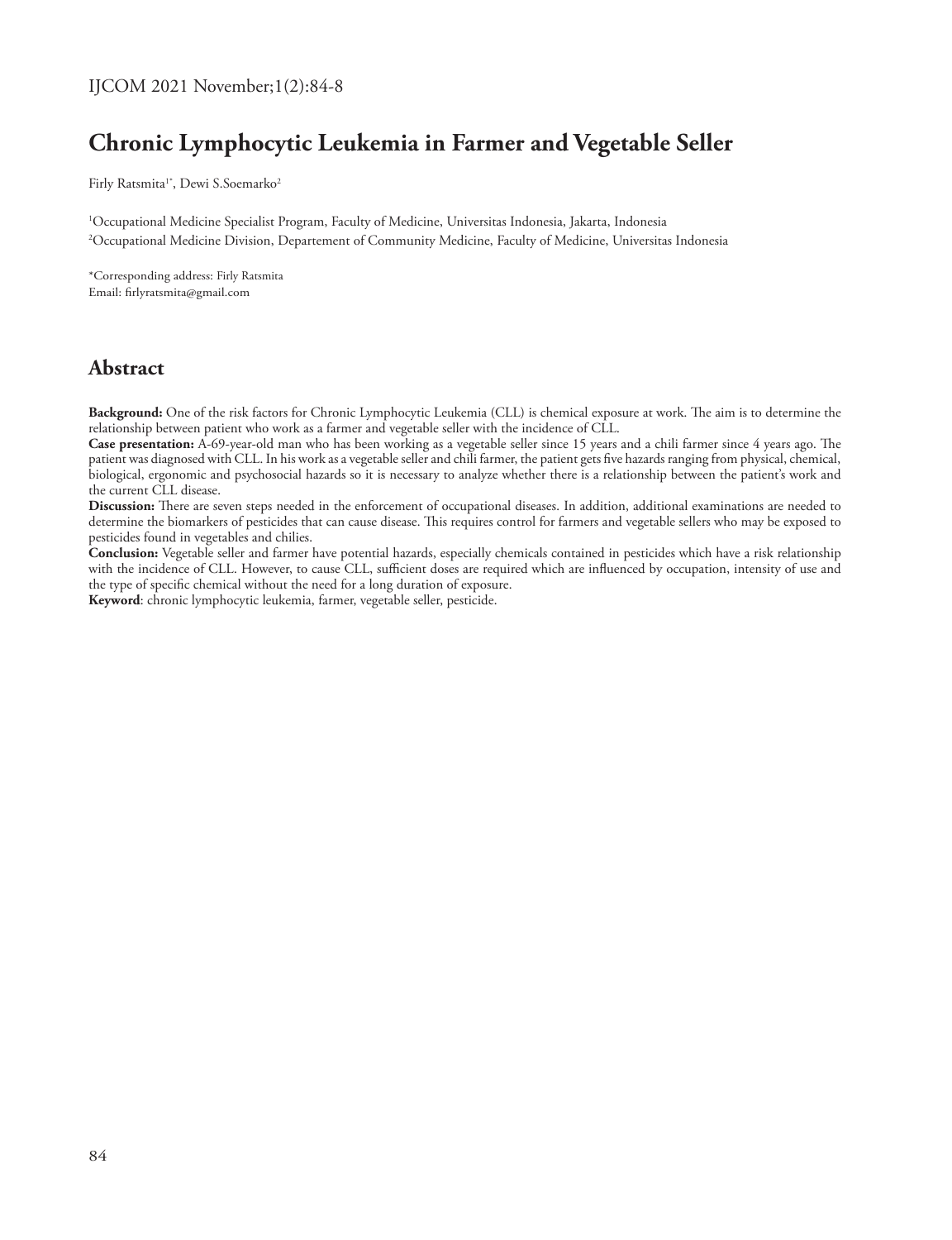#### **Background**

In chronic lymphocytic leukemia there are the presence of (Cluster of Differentiation) CD5+ ,CD19+ ,CD23+ which accumulates in the body that are classified as B-cell lymphoid neoplasms. The common mortality rate in patients with Chronic Lymphocytic Leukemia (CLL) is 2 to 3 years after diagnosis, but many patients survive 5 to 10 years.<sup>1-3</sup>

The incidence of new cases of CLL in the United States is around 1.2% with a mortality rate of about 0.7% of all cancer deaths. CLL experienced at the age of 70 years with an age range of 65-74 years. This occurrence in the elderly is thought to be a form of accumulation of toxins from chronic exposure. Incidence in men is up to 2 times more than women.<sup>1,4</sup>

In general, there are several risk factors for CLL including family history of cancer, radiation, pesticides, smoking, living in an agricultural environment exposed to herbicides and pesticides, reduced sun exposure, medical history of atopy, exposure to hepatitis C virus, and infection. There is an increased risk in industry and occupational exposures, especially to pesticides, agricultural agents which can lead to mechanisms of leukemogenesis role in the pathogenesis of CLL. Exposure to pesticides especially deltamethrin and herbicides is associated with CLL.<sup>4,5</sup>

CLL increases with a family history of leukemia with the presence of a polymorphic genetic locus found where there is active transcription in CLL cells and contain genes in controlling B cell development and signaling or immune function. The absence of an increase in cases in Japan after World War II shows the unclear link that ionizing radiation causes CLL. Increased incidence in individuals exposed to the breakdown of the Grenoble nuclear power plant.<sup>4,5</sup>

In studies conducted on exposure to insecticides (endosulfan, methomyl, pyrethrin, and chlorpyrifos), herbicides (2,4D, atrazine, diquat, and diuron), and fungicides (captan and thiram) on the incidence of CLL. The presence of exposure creates a cumulative exposure score (CES) on the use of pesticides and individual active substances and pyrethrin insecticides above 0,97. The lowest correlation was monitored between the insecticide methomyl. The duration of pesticide exposure has a positive correlation with the

prevalence and the coefficient of exposure intensity correlation above 0,71. Therefore, insecticide exposure is associated as a risk of CLL from the workplace to organic pesticides and the highest relationship is exposed to organophosphate insecticides. The results of this study are similar to a cohort study on farmers and pesticide use, related to terbufos (organophosphate insecticide) and DDT (organochlorine insecticide) with CLL.<sup>2</sup>

#### **Case**

A-69-year-old man came with complaints of weakness and paleness. The patient had been hospitalized for 3 times for blood transfusions. The patient was declared to have leukemia after a bone marrow examination that led to CLL and continued with a positive (Cluster of Differentiation) CD 20, CD 5, Kappa, CD 43, CD 23 marker that led to CLL.

During this time, the patient worked as a seller and chili farmer. In the morning, patients usually trade in privately owned shops selling vegetables, meat, fish and chicken. Meanwhile, in the afternoon, the patient usually gardens to plant chilies with his children. The patient farms in the complex garden around his house. The patient started farming since 2017 by planting chili seeds, sowing, watering and also providing fertilizer. In addition, the patient also gave pesticides and fungicides to deal with pests and fungi that could appear in chili plants. The patient admitted that the use of pesticides and fungi was erratic and did not use certain brands. Patients use fertilizer every 10-14 days.

While working as a vegetable seller and farmer, the patient has several potential hazards. Physical hazards include ultraviolet (UV) rays, noise, inorganic dust. In chemical hazards, both as vegetable seller and farmer who can be exposed to pesticides, insecticides and fungicides. Biological hazards obtained include bacteria, viruses and fungi, as well as the presence of worms, insects or snakes. In ergonomic hazards, there can be awkward positions, repetitive movements that cause high risk to the back, and moderate risk to both wrists, neck and feet based on the brief survey . In the psychosocial aspect, work stress can occur as a result of dealing with customers as seller, and harvests that are not optimal due to the dry season.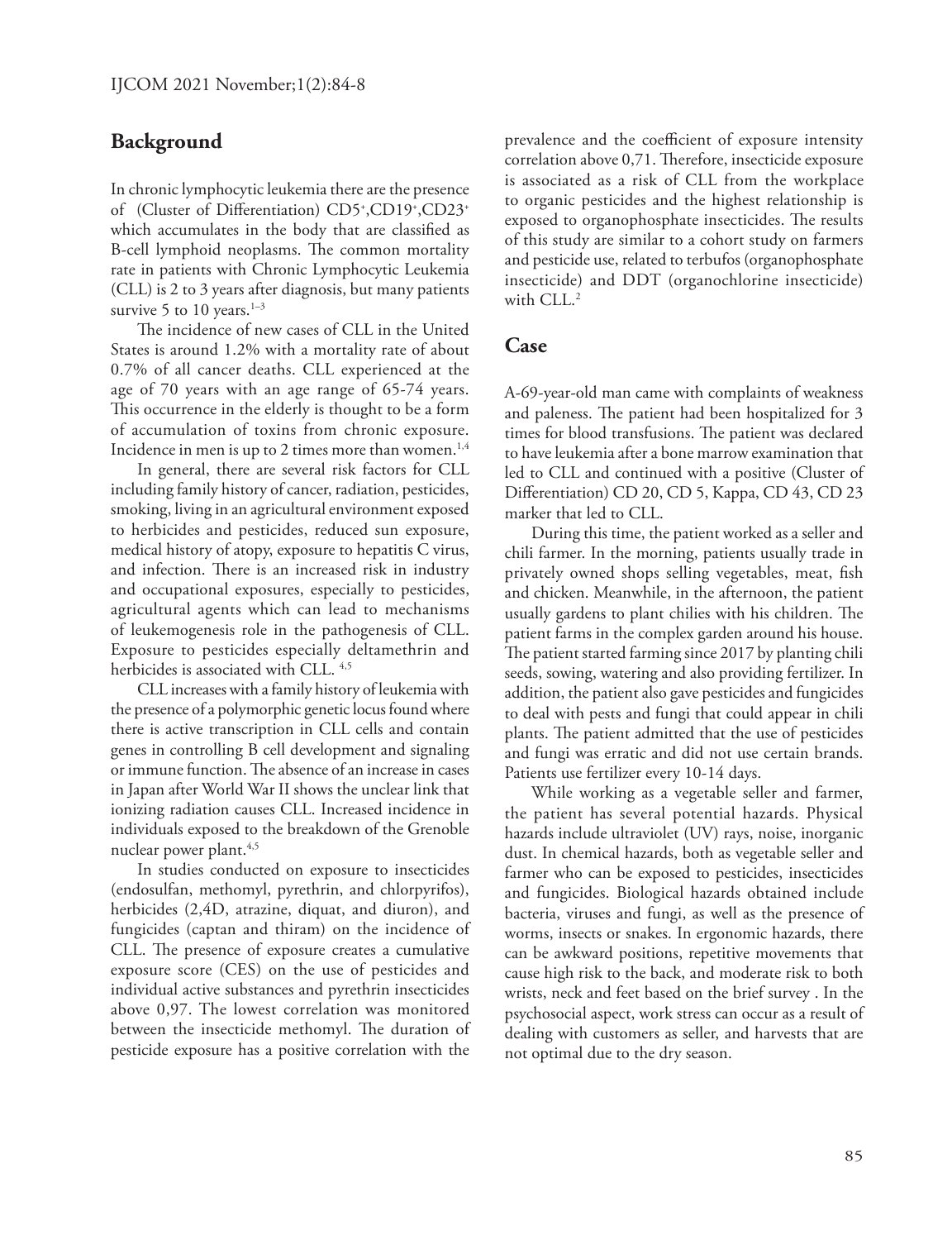### **Discussion**

In determining the diagnosis of occupational diseases, proper analysis is needed in the form of seven steps for establishing an occupational diagnosis. In the first step, the diagnosis in these patients is CLL although the patient tends to be asymptomatic, which usually occurs in 25-50% of CLL patients. A blood count, a blood smear, and B lymphocyte immunophenotyping, which identifies a clonal B cell population containing the CD5 antigen and B cell markers, are used to make the diagnosis. The presence of B lymphocyte counts > 5000/microliter in peripheral blood for less than 3 months is used to diagnose CLL. Leukemic cells found on blood smears are typically small, mature lymphocytes with narrow cytoplasmic boundaries and dense nuclei that lack a visible nucleolus and have partly fragmented chromatin. These cells may be found mixed with larger or atypical cells, split cells, or prolymphocytes, which may up to 55% of the blood lymphocytes. The discovery of prolymphocytes in excess of this percentage would support the diagnosis of B-cell prolymphocytic leukemia (B-cell PLL). Gumprecht nuclear shadows, or smudge cells, found as cell debris, are another characteristic morphological feature found in CLL. CLL cells will express CD5 T cell antigens and B cell surface antigens CD19, CD20, and CD 23. Establishing a clinical diagnosis in this case was based on the results of bone marrow biopsy and examination of biomarkers in the blood that led to CLL in the presence of positive CD 20, CD 5, Kappa, CD 43, CD 23 markers.<sup>6</sup>

The next step is to determine the potential hazard in this patient's work. There are several risk factors that can be associated with agricultural work from Pesticides and synthetic fertilizers, diesel exhaust, UV radiation, biological dust, and zoonotic viruses and bacteria are all examples of environmental risks. In general, patients have 5 potential hazards when working, namely physical, chemical, biological, ergonomic and psychosocial hazards. The potential hazard that has the opportunity to be a risk factor for the incidence of CLL in workers who work as vegetable traders and chili farmers is with chemicals, especially insecticides and or fungicides commonly used in vegetable and chili plants. Classification of insecticides include organophosphates, organochlorines, carbamates, and pyrethroids.<sup>7,8</sup>

Although the content of pesticides used is still unclear, it is difficult to provide an overview of the pathophysiology of CLL due to pesticides. However, several references indicate that pesticides have the potential to cause carcinogenic effects, including CLL. In general, pesticides consist of insecticides (organophosphates, organochlorines, carbamates, pytheroids, rotenoids), herbicides (phenoxy acetic acid, phenoxy benzoic acid, thiocarbamates, triazines, anilides, dipyridyl compounds, phosphonates), fungicides (thiophthalimides, thiocarbamates, ethylene bis dithiomates), fumigants and ethylene bisdithiocarbamate (EBDCs). The recommended use of pesticides is only for the eradication of pests found and is not recommended routinely, however there are some farmers using the wrong dose and mix including those carried out by patient because there is no special training in growing chilies. Inappropriate use can have an effect on the environment including causing human exposure both acutely and chronically. Most of the use of pesticides that are not in accordance with the target will pollute the air, water and soil environment which can affect the population in agricultural areas and people who consume food contains pesticide. The high risk of herbicide exposure is related to frequent exposure to insecticides. In addition, use in a closed room can be a risk factor compared to the outdoor.<sup>9,10</sup>

Several studies have shown the effect of pesticides on human health. Pesticides have neurotoxin effects that result in Alzheimer's and Parkinson's disease, and cause neuronal disorders and degenerative diseases, fetal effects, congenital anomalies and carcinogenic in humans. Fungicides and insecticides are also neurotoxins that have synapse modulating effects on neurotransmitters. Increased use of pesticides can increase the incidence of leukemia, clone thyroid, brain and several other types of cancer. Epidemiological studies show that many pesticides are carcinogenic such as sulfallates, organochlorines and sulfates, while other pesticides, lindane and chloradane, are the cause of tumors.7

In organophosphate studies in animals, there was a differential disorder of hematopoietic cells (parathion 4 mg/kg po) which induces weak clastogenicity in bone marrow cells. In vitro exposure to organophosphates in bone marrow cells or CD 34+ can reduces progenitor capacity to differentiate and sever DNA doublestranded and mixed-lineage leukemia (MLL) gene rearrangements. Organophosphates cause DNA damage (isophenphos), hypermethylation or tumor suppressor genes (diazinon) or chromosomal damage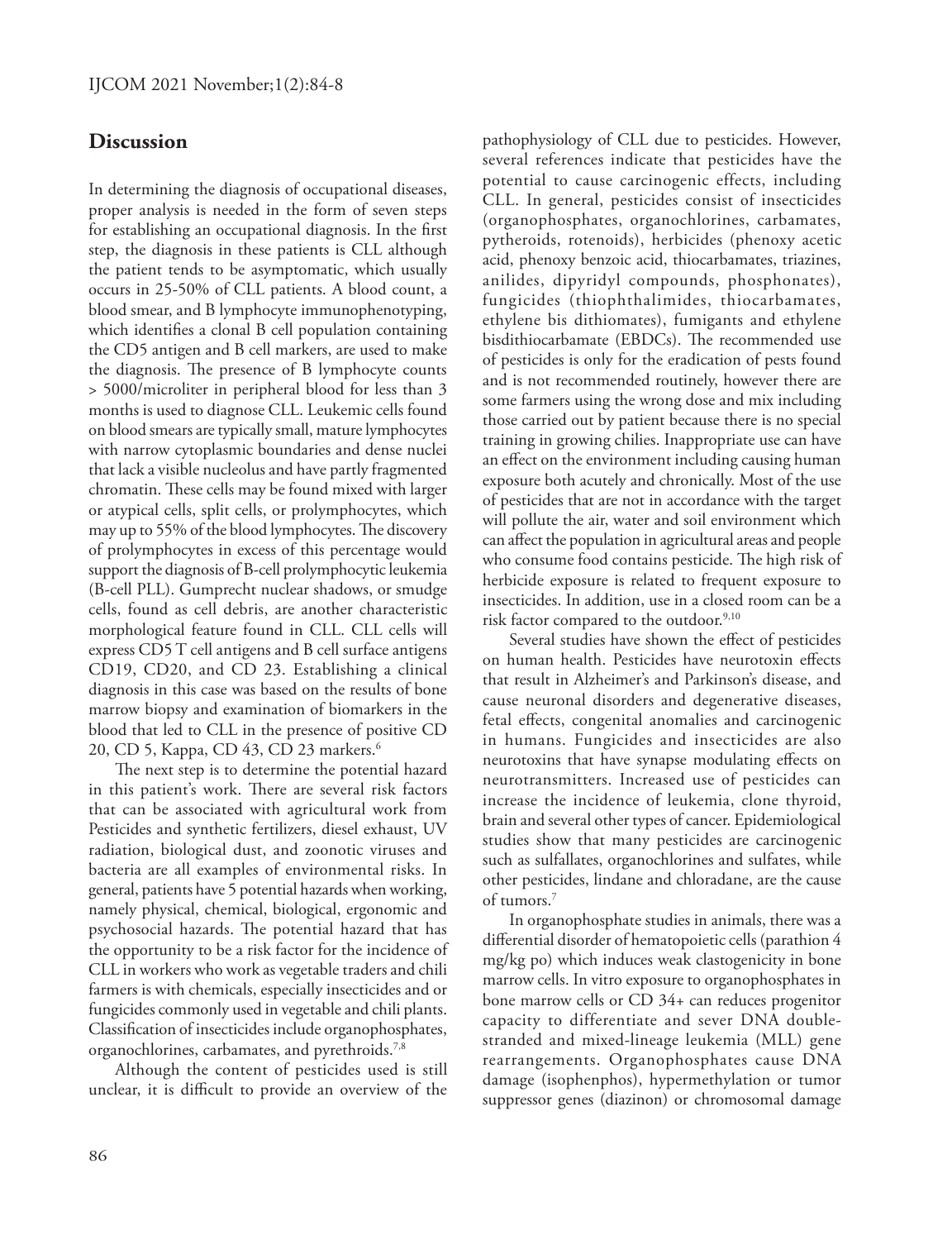(phenithrothion).<sup>11</sup>

Pesticides also cause leukemia in children with a history of pesticide exposure in the mother during pregnancy, especially the pesticide permethrin with a seven times risk of developing leukemia. Permethrin is commonly used to protect pets from flea production and to kill mosquitoes. These chemicals can also change the nervous system acting on insects, in some studies are also considered carcinogenic. Leukemia in children is caused by DNA changes during infancy. Based on research it was found that the time from pregnancy to 11 months of breastfeeding is very important for children and if there is a history of exposure to pesticides then they have twice the chance of developing leukemia in children.7

In this case, the patient was diagnosed with CLL at the age of 69 years, whereas CLL is common in the elderly. This suggests that there is a toxic accumulation of chronic exposure in lymphoid or other tissues that interacts with the work history of vegetable seller for 15 years and chili farmer for 4 years. Increased accumulation of biologically active metabolites especially in lymphoid can react irreversibly to DNA mutations that can induce chromosomal aberrations in CLL. This is thought to trigger mutagenesis and carcinogenesis.4

Organochlorines (e.g., aldrin, chlordane, dichlo rodiphenyltrichloroethane, dieldrin), lead, arsenate, creosote, and sulfallate), as well as lead arsenate, creosote, and sulfallate, have all been shown to cause cancer in animals. Several studies have shown an association of non-Hodgkin's lymphoma with phenocyacetic acid, organophosphates and organochlorines from the analysis of epidemiological studies. Leukemia is associated with the use of insecticides, carbamates, organochlorines, organophosphates, herbicides, and zoonotic viruses. In the study of Boros and William, they reported exposure to In dose-dependent leukemic cell proliferation, leukemic cell lines (K562) were exposed to increasing dosages of an organophosphate insecticide (isofenphos).9

To cause a carcinogenic effect, it is necessary to calculate pesticide exposure measurements including the duration of exposure or work as vegetable seller and farmers, increase in harvest time or duration, and use of specific chemicals (duration and frequency). This can be used as an assessment of the estimated exposure to workers. This calculation can show the duration and intensity of exposure that can be related to the time and disease experienced. In the exposure classification, there is a consideration of low exposure to chemicals,

especially in the work of vegetable traders and medium or high exposure to the work of chili farmers in these patients. Questionnaires can help determine the amount of pesticide exposure, how to work as well as the wearing of personal protection equipment. Although in this case, the patient admitted that he did not use certain brands of pesticides or certain ingredients, exposure to pesticides could increase the risk of health problems due to the patient's inappropriate use of personal protective equipment. Patients do not use special personal protective equipment while working, including not using special clothes and washing hands or cleaning after work or contamination with pesticides.<sup>9</sup>

Pesticides have been linked to prostate cancer, non-Hodgkin lymphoma, leukemia, multiple myeloma, bladder cancer, and colon cancer in a number of studies. The pesticide related to leukemia contains thiocarbamate and organophosphate with a relative risk of 2.36 (1.16- 4.84) and 2.38 (1.35-4.21). In addition, the content of pesticides containing chlorinate phenol, triazine, pyrethroid is also associated with the risk of leukemia. This increases the risk of farmers to develop cancer (OR=1.459, 95% CI 1.229-1.731) compared to nonfarmers. Apart from farmers, the common household use of pesticides is pyrethroid. This insecticide is associated with hematological cancer, especially leukemia. The most common exposure to the human body can be through the oral and skin. After entering the organism, pyrethroids undergo metabolism and elimination. In mammals, pyrethroids are rapidly metabolized and eliminated in the urine and faeces several days after exposure. Permethrin reaches peak concentrations hours after oral exposure in blood plasma and is eliminated within 48 hours in the urine. The pyrethroid metabolic pathway is via ester hydrolysis and oxidation, which is mediated by carbocyl esterase and cytochrome P450. Although pyrethroids are eliminated faster than other pesticides, there is a danger of chronic effects, namely the development of cancer. 8,12

To develop into cancer, it is also necessary to have other environmental factors such as smoking, alcohol, and ultraviolet radiation that can induce cancer. The risk of cancer due to smoking, especially lung cancer occurs in heavy smokers. The patient was a moderate smoker based on the brinkman index category with a score of 300.13

The development of cancer can occur due to DNA damage. The molecular effects of pyrethroids which begin by binding directly to DNA, causing DNA